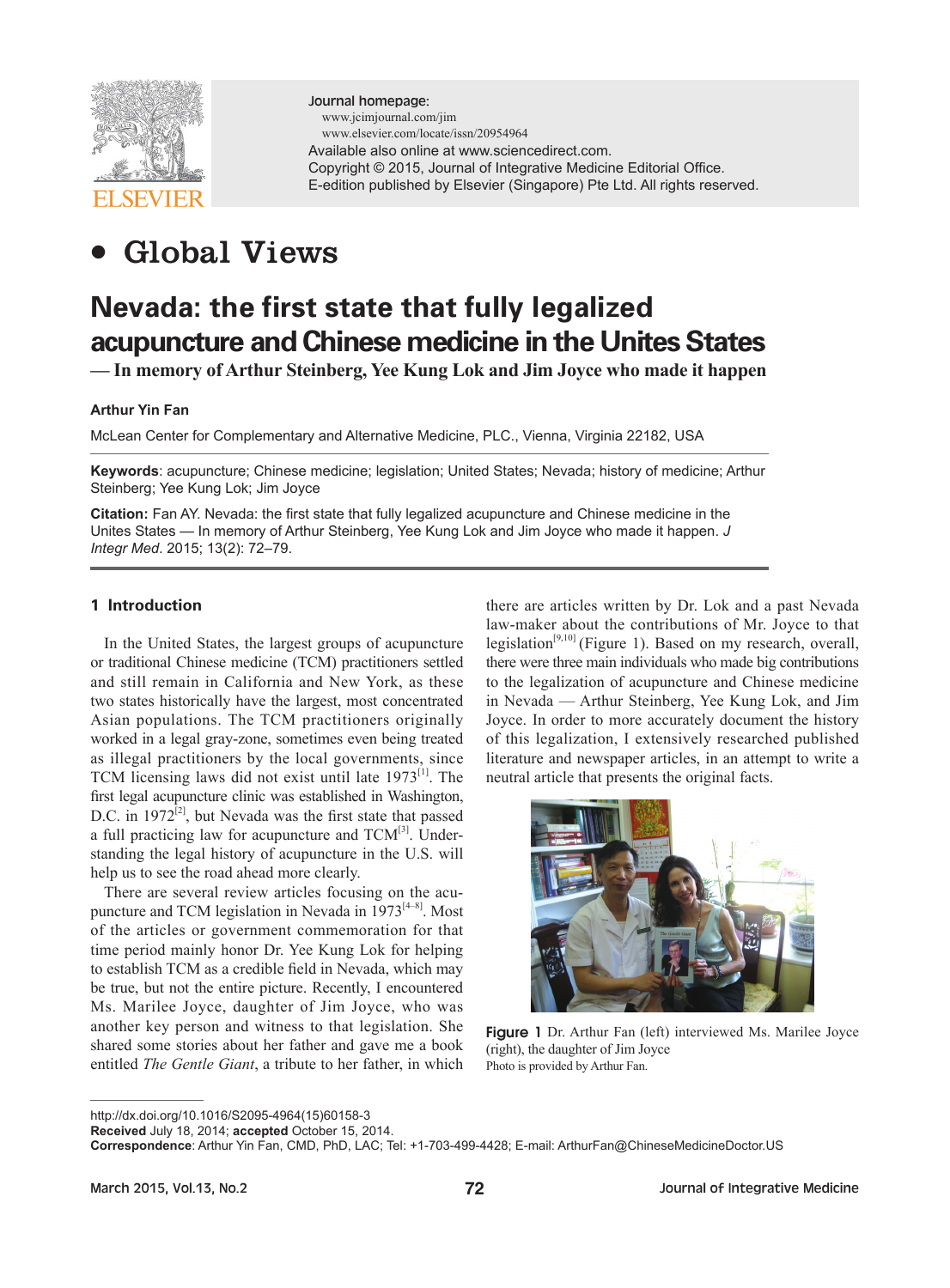

### 2 Arthur Steinberg: a semi**-**retired lawyer and Chinese medicine lover who wanted acupuncture legalized in the US

One of the earliest men involved in the legalization of acupuncture in Nevada was Arthur Steinberg (Oct 10, 1908 – Oct 16, 1994), a semi-retired lawyer and a real estate developer. He traveled between New York and Las Vegas over a 20-year period as a real estate tycoon whose business included shopping center developments; he was also the owner of the biggest casino in Las Vegas at the time. Eventually, he moved his whole family from New York to Las Vegas. His wife Shirley Bia Steinberg, often described as an elegant and traditional Chinese lady<sup>[11]</sup>, suffered from migraines for many years, which were unsuccessfully treated despite seeing numerous doctors and trying many therapies. Arthur himself suffered from hearing loss for many years.

In the summer of 1972, the Steinberg couple traveled to Hong Kong, China and visited a famous TCM doctor, Professor Yee Kung Lok (**Dr. Fan notes**: Dr. Lok's original name is 陆易公 , Yigong Lu, or Benjamin Yee Kung Lok in English; at that time, Dr. Lok was 59 years old), who was the president of the Hong Kong College of Acupuncture and also had a thriving acupuncture business $[12]$ . After Dr. Lok's diagnosis and treatment with TCM and acupuncture, both Bia and Arthur's conditions had significant improvement. While there, Arthur witnessed many cases with seemingly magical results achieved through acupuncture treatment. These treatments showed such effective results that were almost unimaginable for Arthur, while for Dr. Lok it was a normal part of his clinical practice. Arthur believed that acupuncture would also benefit the people of America and wanted to bring it back to the United States (U.S.), so he made a 2-plus hour documentary film in Dr. Lok's clinic on acupuncture and the treatments being performed there.

Bia warned her husband that medical doctors (MDs) in the U.S. would not be interested in acupuncture, but Arthur was very confident that the local MDs would also be interested in acupuncture after seeing his documentary film. Unfortunately, his hopes were soon dashed. Arthur sent invitations to many doctors to watch his documentary, but most of them did not come, especially the more wellknown doctors. Not giving up, Arthur made a decision that he would personally import acupuncture to the U.S. in order to better serve his fellow Americans. Arthur felt Nevada was an appropriate place to start because despite being a geographically large state, it has a relatively small population, so it would be easier to communicate with the residents. Nevada's Senators and House of Representatives were also known to like listening to their constitutients. Additionally, despite the rigorous legislative process, passing legislation was thought to be easier in Nevada than in other states. Arthur recognized that he had chosen a difficult path. Since 1971, the year that "acupuncture fever" caught on in the U.S. after President Nixon's China trip, the American Medical Association (AMA) had worked on acupuncture legislation in each state, trying to limit the use of acupuncture only to licensed MDs (**Dr. Fan notes:** however, there was not any actual Western medical school teaching MDs acupuncture, as there were so few MDs truly interested in performing acupuncture. At that time, AMA's true agenda was to put acupuncture into a legal "cage" and not allow its practice by anyone), which essentially deprived the practice rights of acupuncturists or Oriental medicine practitioners. In fact, acupuncturists in the U.S. almost completely lost space for their profession. Many states, such as New York, California, New Jersey and Kansas, announced that it was illegal for acupuncturists to treat patients. The authority of New York forced a newly opened acupuncture clinic in Manhattan to shut down<sup>[2]</sup>. Many acupuncturists were arrested due to "practicing medicine without a license"[13].

In September 1972, four months before Nevada's Biennial Legislature's first working day (the first Monday of February following the election), Arthur felt there was little time left to achieve their goal. He began by hiring the best advertising and public relations agency *May Advertising* (**Dr. Fan notes:** at that time, there were no lobbyists in Nevada). Until mid-November of 1972, Arthur still naively dreamed that his proposal for legalizing Chinese medicine practice might be supported to some extent by the local Western medicine community; or, at least, MDs would not block his proposal. He wanted to invite Dr. Lok from Hong Kong to Nevada in order to do a demonstration for the local medical community as a way of garnering the community's support. After getting consent from Dr. Lok, Mr. Bob Brown, the president of *May Advertising,* submitted an application to the Nevada State Board of Medical Examiners for a special temporary permit for Dr. Lok's demonstration of acupuncture. However, on the meeting held on December 5, 1972, the board members voted against the acupuncture demonstration.

The Board's denial letter stated that "the lack of Western scientific literature on acupuncture and Chinese medicine, which the Board agreed was a medical practice, led to a lack of understanding by scientists and medical practitioners about the possible benefits and risks of acupuncture and that this lack of understanding is why the Board will not accept acupuncture as an acceptable practice of medicine in Nevada at this time<sup>[3]</sup>." The lawyer for the board even very bluntly told Mr. Brown, "We are not going to license your Chinaman" (**Dr. Fan** noted that "Chinaman" is a pejorative term with a strong racist connotation). Arthur felt extremely humiliated and decided to completely abandon the fantasy of acceptance by the Western medical field.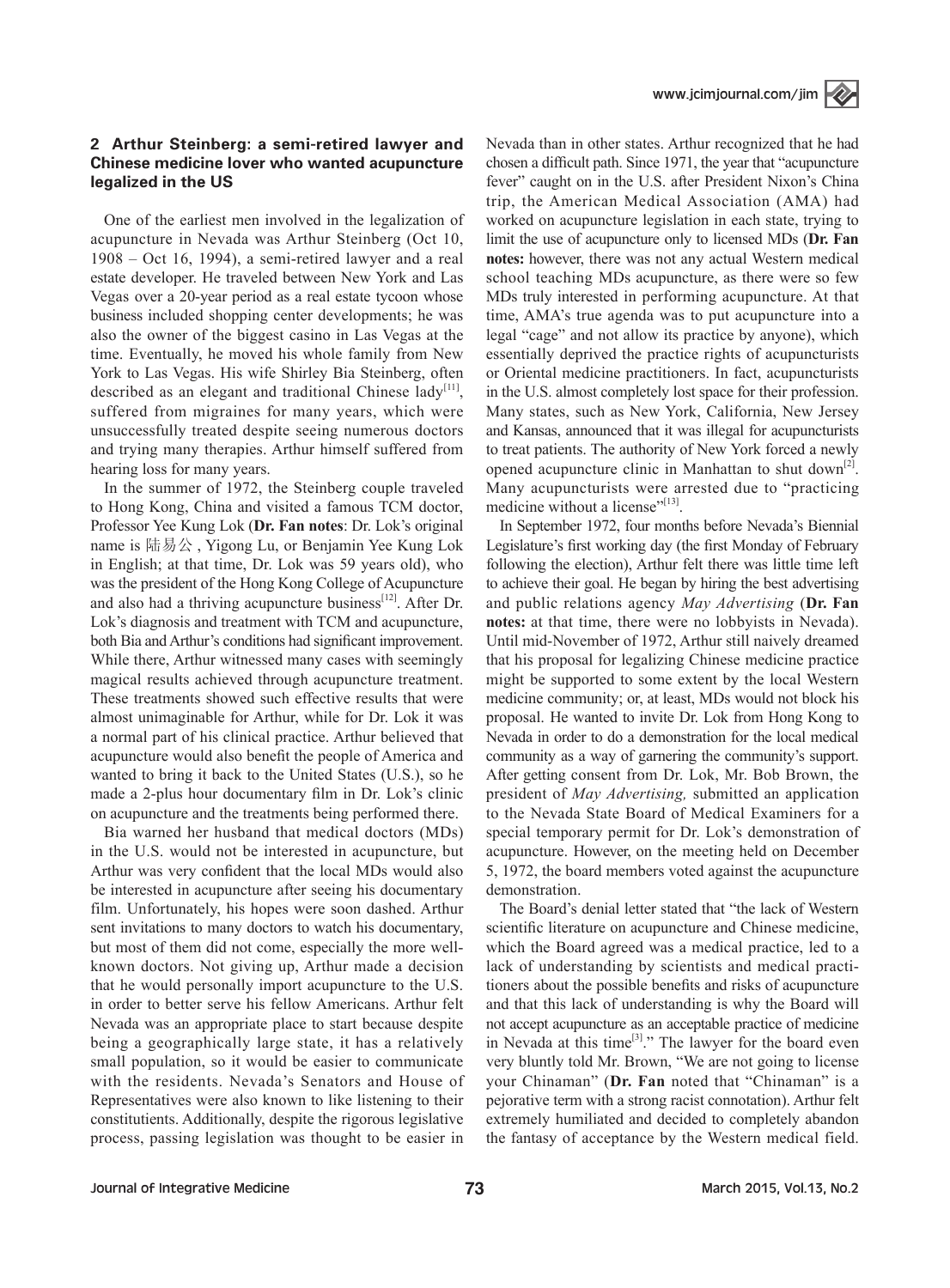

His next move was to bypass the control of the Western medicine community, submitting a proposal for legalizing Chinese medicine directly through the legislature<sup>[11]</sup>.

#### 3 Jim Joyce: the guiding hands behind the **"**curtain**"** in acupuncture and Chinese medicine legislation

It was during this time that Mr. Jim Joyce (Sep 23, 1937 – Mar 2, 1993) came onto the scene, taking over Mr. Brown's job because Mr. Brown felt Jim had a stronger background in political activities. Dr. Lok recalled, remembering his first impression of Jim, "Arthur Steinberg arranged the first meeting between Jim and me…… The meeting took place at *May Advertising* in Las Vegas, where Jim served as the Vice President. He struck me as a very young and gentle man. In fact, he was so young that I wondered if he had the ability and necessary experience to help us in our endeavor to seek legislation for Chinese medicine and acupuncture. After talking with him, I found him to be sensitive to, and understanding of, our needs. My doubts were relieved after hearing his careful and thoughtful assessment of our situation. He gave us information and ideas on how to create ways to reach our goal. He gave me the feeling that I was watching the curtain go up on a play. Jim was the director, Arthur was the producer and I was the actor."<sup>[9]</sup>

The initial step was to find people who supported the team's mission. Jim managed to enlist 30 000 Nevada residents who believed in Arthur's cause. The team presented information regarding acupuncture and convinced its supporters to sign a petition. Arthur's home-made acupuncture documentary films were edited by *May Advertising* from 150 min to a more succinct 30 min, and telecasted on paid television in Las Vegas, Reno and the capital Carson City for a total of four hours. Arthur himself delivered many public speeches in libraries and country clubs in Las Vegas and on the television to introduce acupuncture and Chinese medicine, and told the public the frustration he encountered, calling on everyone to support his proposal. Jim and his firm also initiated the American Society of Acupuncture, Inc. (ASA) to help spread the word. Arthur Steinberg served as the president. The ASA registered as a corporation for the convenience in registration time and also for flexibility in the ability to lobby. Due to all of the publicity, more than 1 000 applications came in from people seeking membership to the ASA. Letters and phone calls from people interested in acupuncture treatment swamped the offices of doctors and lawyers. As a way of increasing the appeal of acupuncture to the public, Dr. Lok also attended a medical conference held at the Americana Hotel in New York, where he introduced acupuncture to more than 1 500 MDs in February 1973<sup>[6]</sup>.

Governor Mike O'Callaghan gave Arthur's team a small

room where they could collect signatures. When the Legislature session began on January 3, 1973, they got 17 000 signatures and the Governor said: "That's enough." Unfortunately, they met a big challenge in the legislative assembly. According to Jim, when he went to the legislative assembly and introduced the team's proposal on acupuncture and Chinese medicine, it often led to all kinds of ridicule, which made him very depressed. The Nevada State Medical Association forwarded to the Governor and all legislators: "Be it resolved that the Nevada State Medical Association hereby petitions the Legislature to enact laws which will prohibit the use of acupuncture except by, or on the prescription of, a licensed doctor of medicine who is trained and equipped to diagnose and treat disease, illnesses, injuries, and symptoms by means which are currently accepted by modern Western medical science."

Jim felt that "if acupuncture is really as fantastic as I described, why can we not give these legislators an onscene demonstration?" So he immediately talked about this proposal to his old friend Mr. Lee Walker, a democratic Senator; at that time Mr. Walker was the chairman of the Senate Committee on Health, Welfare and State Institutions. Jim arranged Dr. Lok to do a private acupuncture demonstration for Mr. Walker. Jim persuaded Mr. Walker to sponsor an "Emergency Bill" drafted by Arthur Steinberg. The contents of the Bill included: to overturn the decision of the Board of Medicine and to give Dr. Yee Kung Lok a two-week permit for an acupuncture demonstration, in which the media and lawmakers were welcome to visit. Fully supported by Mr. Walker, this Emergency Bill — Senator Bill (SB) 420 was introduced on March 12, passed in both the Senate and the Assembly, and signed by the Governor into effect on March 15, 1973, the third day.

At this time, MDs began to become very concerned over the progress of acupuncture legalization. The only MD legislator, state Republican Rep. Robert Broadbent, quickly introduced a bill – to legalize the use of acupuncture in research, so long as it is supervised under a licensed Western doctor, which clearly represented the AMA's policy already implemented in California. Dr. Broadbent seemingly had made a concession, as his original view regarding acupuncture had been close to one of seeing acupuncture as nonsense, similar to the rubbing of feet or hypnotism. However, this proposed change came too late, and before Dr. Broadbent's bill left the Senate Committee on Health, Welfare and State Institutions, Dr. Lok had already begun his acupuncture demonstration.

Although confident with Dr. Lok's demonstration, Jim still had some worry – "The thing we plan to do in Carson City, is equivalent to sending our best surgeon to Hong Kong, letting him do 25 heart transplant cases in a hotel for two weeks, in order to prove that Western medicine is effective," he said $^{[11]}$ .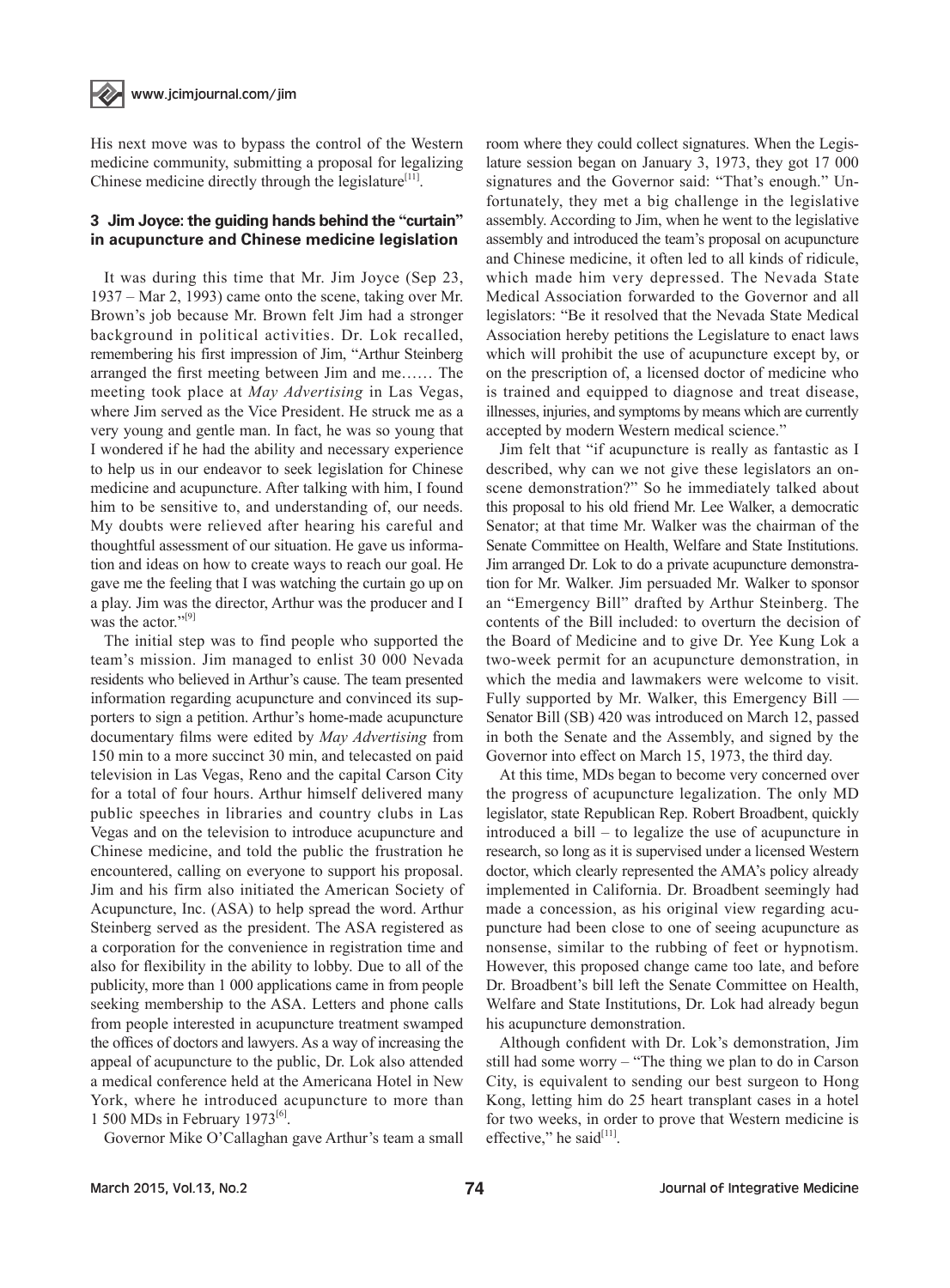

#### 4 Dr. Yee Kung Lok: an ironman of acupuncture demonstration, who made history

"The legislation (initially) allowed me only three days to complete my demonstrations. I realized that was inadequate; I would not be able to thoroughly explain acupuncture and achieve optimal results in such a short period of time. Jim again worked on my behalf, working intensely to get me more time. He was successful. When Jim was done, my three days had been turned into three weeks," Dr. Lok recalled<sup>[9]</sup> (Figure 2).



Figure 2 Dr. Yee Kung Lok Photo is provided by Arthur Fan who got permission for use by Las Vegas Chinese Newspaper.

A temporary clinic was set up in a large, new hotel and casino called the Ormsby House in Carson City, which was just across the street from the State Legislature. Dr. Lok demonstrated the healing art of acupuncture from March 19 through April 6, 1973 (**Dr. Fan notes:** in SB 420, signed by the Governor on March 15, 1973, the demonstration was for two weeks; actually it lasted for almost three weeks). Legislators and newspersons and people from all walks of life began to request treatments. The original plan estimated that treatment would be given to 40 patients, but popularity gave rise to the inclusion of 700 additional patients.

The clinic opened at 8:00 am and closed at 10:00 pm, operating six days a week. Patients were sent by hospitals, doctors and politicians. They would line up outside the hotel, many in wheelchairs and on crutches. They each brought records of their prior medical histories along with them and none of the cases were deemed easy to treat. Some of the patients already had undergone 20 operations. Dr. Lok's wife, Ms. Chien-ching Chan, was the only assistant. They treated more than one hundred patients a day; on some days, the number of patients treated even reached 120.

Some of the opponents launched accusations against the clinic; the opponents claimed that the patients being treated were fake patients hired by ASA and that the efficacy of

the treatments was also falsified. However, the seemingly magical effects of acupuncture proved these accusations to be unfounded. For example, one woman from Las Vegas had had two surgeries for a femoral fracture, had not been able to walk for more than seven months, and her surgeon had told her a third surgery was needed. In front of more than thirty legislators and television, radio and newspaper reporters, she got an acupuncture treatment — the older woman was very excited and able to walk without any help, so much so that people had to ask her to stop. As another example, a man flew in from Chicago in order to see Dr. Lok. He had constant spastic head-shaking, an involuntary movement disorder. Based on his description, his medical expenses were up to \$23 000 (an estimated modern-day equivalent of around \$230 000) during the past 10 years; he said acupuncture would be his last chance. His spasm was relieved significantly a few minutes after Dr. Lok inserted the needles. These are just two of the many successful cases in the demonstration<sup>[11]</sup>.

In Jim's view, the real breakthrough happened during the second evening; Democratic Senator Stanley Drakulich unexpectedly asked Prof. Lok if Prof. Lok could give him a treatment, because Mr. Drakulich's shoulder had been a problem area for many years and he could not raise the arm above the shoulder level. A moment later, people found that he was quickly lying on the acupuncture table, looking like a pin cushion. The next day, Mr. Drakulich felt much better and showed off the improvement in his shoulder to everyone in the Legislative building. After four acupuncture treatments, his years of shoulder pain disappeared<sup>[11]</sup>. Assembly Representative Robert Smith reported that his 20-year sinus allergy or sinusitis disappeared after the needles were stuck in his forehead and sides of his nose. Equally as satisfying to his wife, the treatment silenced his snoring. Another lawmaker claimed he had been cured of the pain of a childhood knee injury, and a fourth said that acupuncture had relieved a number of his leg problems, although it was only temporarily. Mr. Armstrong, a news reporter, had suffered from Meniere's disease for seven years and improved from the acupuncture. He published his acupuncture experience on the front page of his newspaper to support the *Chinese Medicine Bill*. Armstrong's brother-in-law had hearing loss due to a coal mine explosion a few years ago and, after twelve sessions of acupuncture, he threw away the hearing aids. During the acupuncture demonstration, there were more than 20 legislators who received acupuncture treatments, their illnesses varying from back pain to ulcers. Jim recalled he suddenly found himself in the position of conversion, as a lot of legislators approached him for help, asking whether Dr. Lok could treat their wife, wife's mother or the less fortunate. He said, "I came to Carson City as a lobbyist, I did not expect later became a 'charity priest'."<sup>[4]</sup>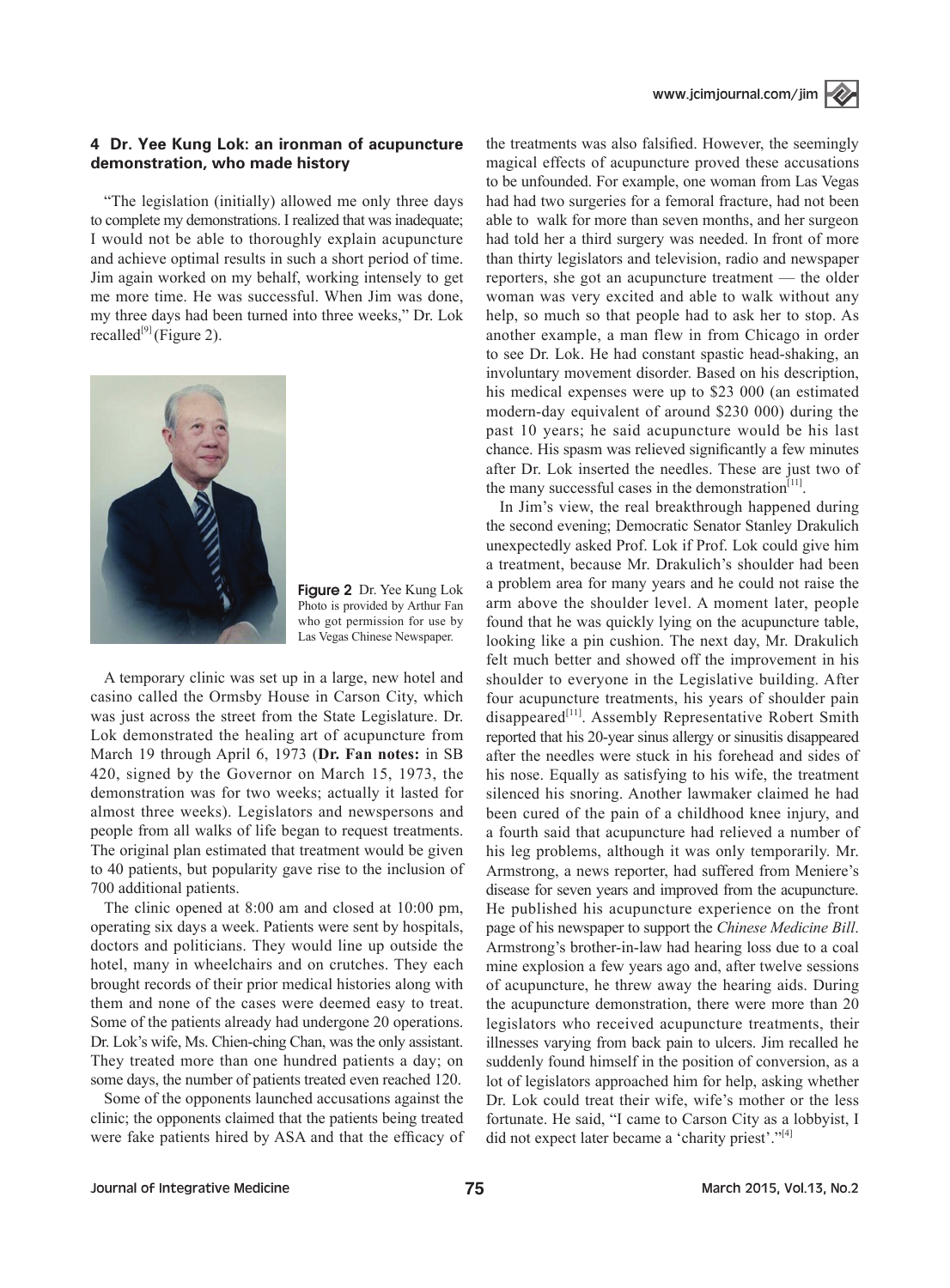

Jim arranged politicians, reporters and television camerapersons to follow Dr. Lok around from early morning through the night. Dr. Lok was extremely exhausted, and was also discouraged; his wife felt the same as well. One night, at about 10:30 pm, after they finished the last treatment, Ms. Chan fainted<sup>[7]</sup>. "If it were not for Arthur and Jim pushing me on, I think I would have quit. Sometimes they would come as many as three times a day to offer me their encouragement. If not for them, I do not think I would have had the courage or stamina to go on," Dr. Lok said<sup>[9]</sup>.

The ice was broken.

#### 5 Legalizing acupuncture and Chinese medicine is the people**'**s will: an almost unanimous vote

In contrast to the previous legislative support for Dr. Lok's acupuncture demonstration, the cases made by MDs against Chinese medicine were coldly received by the lawmakers. The representatives of the Nevada State Medical Association appeared before the Senate Health, Welfare, and State Institutions Committee in regard to the Final Bill, SB 448, in which a summary of their position was expressed by Dr. John Sande, President of the Nevada State Medical Association: "The physicians of the State of Nevada feel that before legislation should be passed on acupuncture, it would be in the best interest of potential patients of acupuncture if medical research was done on the practice in order to better understand the potential benefits and risks of the practice."<sup>[14]</sup> Dr. Sande recalled that he initially felt pretty good, but when he emphasized the above statement, a senator suddenly interrupted him and said, "you medical doctors have intentionally delayed the legislature, we will show you how things should be run," and the Chairman of the meeting also chimed in with, "you only have 30 minutes to talk, hurry up." The State Senate passed the bill to legalize Chinese medicine quickly on March 28, 1973<sup>[15]</sup>, while Prof. Lok was still busy creating his acupuncture "miracles" for public demonstration in his temporary clinic across the street from the Legislative building. The final outcome of the Senate vote was an unbelievable 20:0, in favor of legalizing acupuncture.

It is worth mentioning that the members of the National Acupuncture Association  $(NAA)^{11}$ , which was formed by the teacher and students of the first classes of acupuncture and Chinese medicine in the U.S., were also actively involved in this legislation as the professional witnesses. "The only thing we really know about it is that it (Chinese medicine) has existed for 4 000 years," in recommending SB 448 for approval. Members of the Senate Committee on Health, Welfare and State Institutions gave great weight to testimony from a master acupuncturist from Hong Kong, and an American acupuncturist Dr. Gim Shek Ju, who was at

that time working at the University of California at Los Angeles (UCLA). Dr. Ju was Prof. Lok's colleague at the Hong Kong College of Acupuncture for many years. Due to poor literacy in English, he gave his testimony through his American student, Steve Rosenblatt. He told the lawmakers that "acupuncture is the will of the people. So many times things get in the way of the will of the people and progress." Rosenblatt then countered contentions by MDs that "nobody knows anything about the ancient healing art in this country, because it hasn't been tested scientifically". He said controlled experiments, such as the research being conducted at the UCLA, were being done with monkeys and that brain wave tests were fed into computers; the studies "will be informative and should please you." However, he said he could not disclose publicly all the details at this time. He also explained "acupuncture…can be proven the same way you prove electricity; you can't see it, but the lights go on." California had legalized acupuncture for experimental use in medical schools by persons under supervision of MDs, but Rosenblatt said a licensing procedure is needed because allowing just any doctor to practice creates problems. "At UCLA we have doctors who've attended a few of our sessions and now they say they can do acupuncture. These doctors are harming their patients. I've seen horrendous cases of doctors' misuse of acupuncture." The bill passed by the Senate required three years of training before a person could practice, and only persons with an MD degree and holding a license to practice in some state, district or territory could apply for the training. "If this bill passes, Nevada will have the most progressive legislation in the country," Rosenblatt said $\mathbf{I}^{[15]}$ .

In accordance with legislature procedures, the next step was to send the bill to the State Assembly. The bill was proposed by Democratic Rep. Marion Bennett, a Reverend from Las Vegas who was the chairman of the State Assembly Health and Welfare Committee. Bennett himself had received acupuncture treatment from Dr. Lok. He said: "Mr. Speaker, the bill we will be discussing is very special, the evidence in supporting this bill represents the will of the people. With personal experience of this therapy, which is the patient's wish, the dream of the poor, I strongly urge the passage." Sure enough, the bill passed smoothly. The vote was 34 to 1 (with another member absent). It has been surmised that the one opposition came from a physician Representative. Rosenblatt also offered his testimony again during the Assembly hearing. Testimonies were also heard from some of the sixty persons who had received about 400 individual treatments during Prof. Lok's demonstrations<sup>[14]</sup>.

"Time" magazine reported that before the bill was discussed in Nevada<sup>[4]</sup>, about half of the 60 state legislators had received acupuncture treatments by Dr. Lok. Most of these lawmakers were highly impressed by the acupuncture demonstration. And, even more importantly, many voters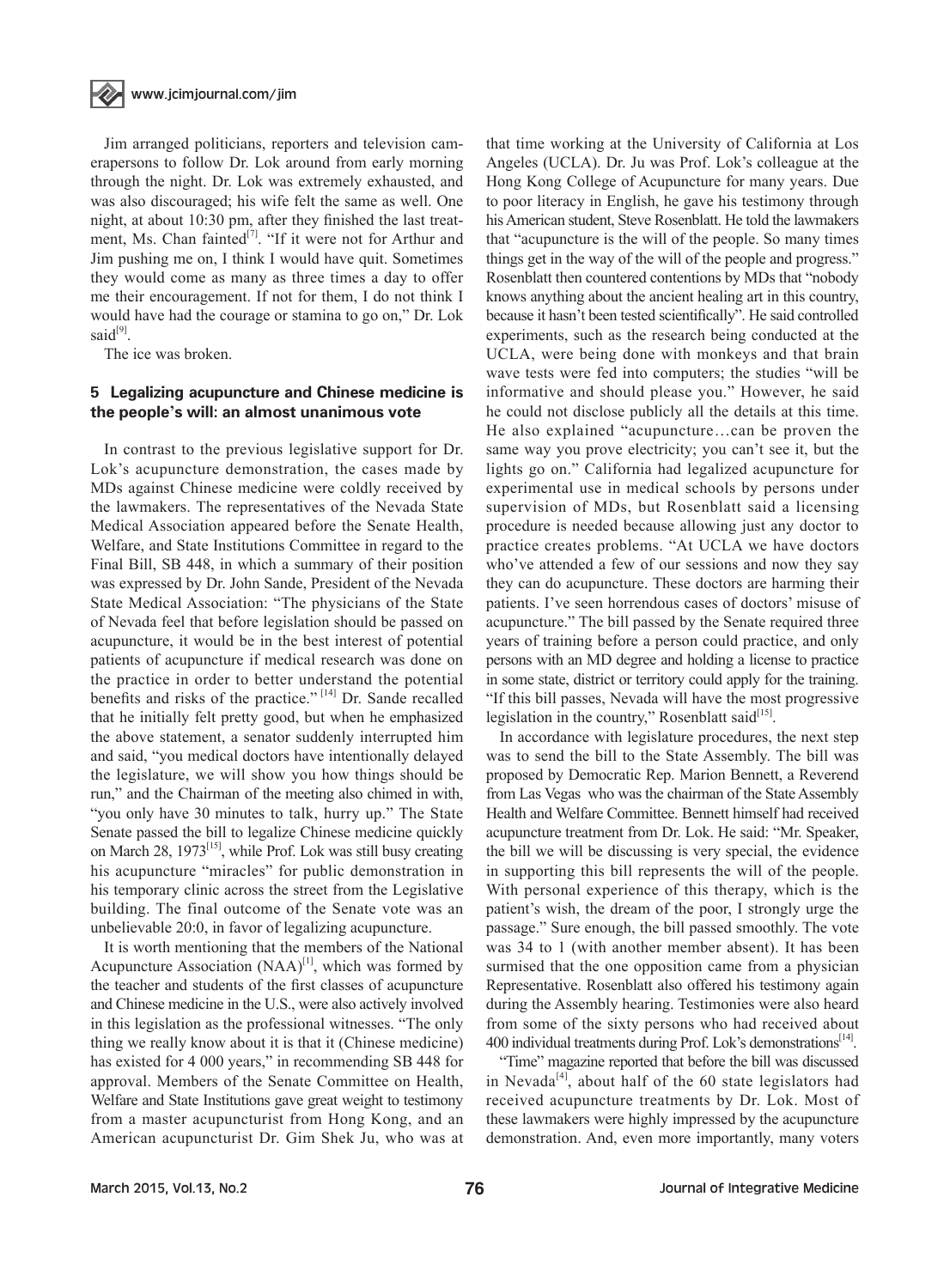

pleaded their legislators to make acupuncture appointments for them with Dr. Lok. A secretary of one of the lawmakers said, "It looked like a little Lourdes around here." Criticizing the lawmakers for accepting free acupuncture treatment as inappropriate, some skeptics also claimed that behind the lively acupuncture clinic and vigorous lobbying for the bill, the actual supporter was the company ASA. If the Governor officially signed the bill into law, the company would make a lot of money through acupuncture. Justifying the free acupuncture treatments, Sen. William Raggio explained: "None of us knew much about this thing, and we supposed this was the best way to find out." Reporters joked that even lawmakers in Nevada check the deck before  $dealing^{[4]}$ .

Because of Jim's dedication and hard work, both Senators and Assembly Representatives, from both Democrats and Republicans, almost unanimously voted to pass the bill (SB 448), which established a program of Oriental medicine in Nevada, and won overwhelming support from almost all legislators. Nevada Assembly Speaker Joe Dini recalled, "there were only a handful of 'no' votes cast — largely because Jim found an effective way to demonstrate the merits of an unknown program. It was "vintage Jim Joyce"<sup>[10]</sup>.

In April 1973, Arthur and Dr. Lok's dream came true — the practice of Chinese medicine and acupuncture was legalized. "This came neither easily nor overnight. And it never would have happened at all without the help of Jim Joyce……Together Arthur Steinberg, Jim Joyce and I were like a steel triangle, we were unbreakable as long as we pulled together. Each of us had a job to do. Together we did it well," Dr. Lok summarized $[9]$ .

#### 6 The law was in effect on April 20, 1973

On April 5, 1973, Governor Mike O'Callaghan appointed five members to the Board of Chinese Medicine, including Neil Galatz, a Las Vegas attorney, as the Chairman; William M. Edwards, MD, Chief of the Bureau of Community Health Services, of Nevada State Health Division in Carson City, as the secretary; Mrs. Barbara Greenspun, wife of the editor — publisher of the *Las Vegas Sun* newspaper; Robert McQueen, PhD, professor of psychology, University of Nevada, Reno; and John Holmes, MD, Las Vegas general practitioner. He also appointed five members as the Chinese Medicine Advisory Committee (CMSC), most of them speaking Chinese or of Asian descent, or based on their places of education, from California, Taiwan, Beijing and Hong Kong; this included Prof. Yee Kung Lok; Jane Lee, MD; Madam Tom Po Chin; Chester Chin, DC; and Yiu-Wing Choi,  $MD^{[3,16]}$ .

On April 20, 1973, the Governor signed SB 448 into effect, which meant that the first Chinese medicine law was born in the  $U.S.$ <sup>[3,11]</sup>. Between passing the votes on

April 5 and the Governor signing the bill into law on April 20, the AMA announced that Nevada lawmakers completely ignored their bill; Dr. Sande, the President of the Nevada State Medical Association, requested the Governor give a veto, but he failed; the reply was — "there is no reason, too late".

On May 15, 1973, the Board of Chinese Medicine held the first meeting $[3]$ . Although the law allowed for some Chinese medicine practitioners with special qualifications to be awarded licenses without taking an exam, the board unanimously agreed to follow the CMSC's recommendation that all applicants obtain licenses through the Boardassigned exams. The examinations and licenses were categorized into four types: traditional Chinese medicine, herbal medicine, acupuncture and acupuncture assistant.

On November 13, 1973, the Board of Chinese Medicine reviewed the investigators' reports on the individual members of the CMSC. Licenses were issued to all of its five members without an exam; four of them received licenses in TCM (Dr. Choi received his on January 31, 1974, due to the delay of his education background investigation), and another member (Jane Lee, an MD) was awarded a license solely in acupuncture<sup>[3]</sup>. Dr. Lok already had gone back to Hong Kong after the demonstration; it was Arthur Steinberg who lobbied the Governor and other law-makers to invite him to come back and practice acupuncture and Chinese medicine in Nevada, because Arthur believed that Dr. Lok was one of the three greatest acupuncturists in the world $16$ .

From December 6 to 8, 1973, at the University of Nevada, Chinese medicine licensing examinations were held for three days. These examinations included tests on basic Western medicine, Chinese medicine, acupuncture, as well as interviews on clinical practice skills and English fluency. The written examinations were printed either in English or Chinese; all candidates chose Chinese except one Caucasian woman who asked for the papers in both English and Chinese. There were a total of 24 candidates, all of whom were Asian except for one Caucasian; they were mostly from California, with three from Hong Kong and two from Taiwan, China, and two from South Korea. Based on passing the first examinations, on March 13, 1974, the Board of Chinese Medicine awarded 12 candidates the licenses, plus five members of CMSC, so that a total of 17 people received acupuncture licenses in Nevada at that time<sup>[3]</sup>.

Although three states, Nevada, Oregon and Maryland, passed legislation regarding acupuncture and/or Chinese medicine during the same year of  $1973^{[17]}$ , which was the earliest time within the USA, the law in Nevada had a few characteristics different from that of the other states:

(1) Established an independent board: Nevada had an independent board, Board of Chinese Medicine, which covered a wide range of Chinese medicine modalities,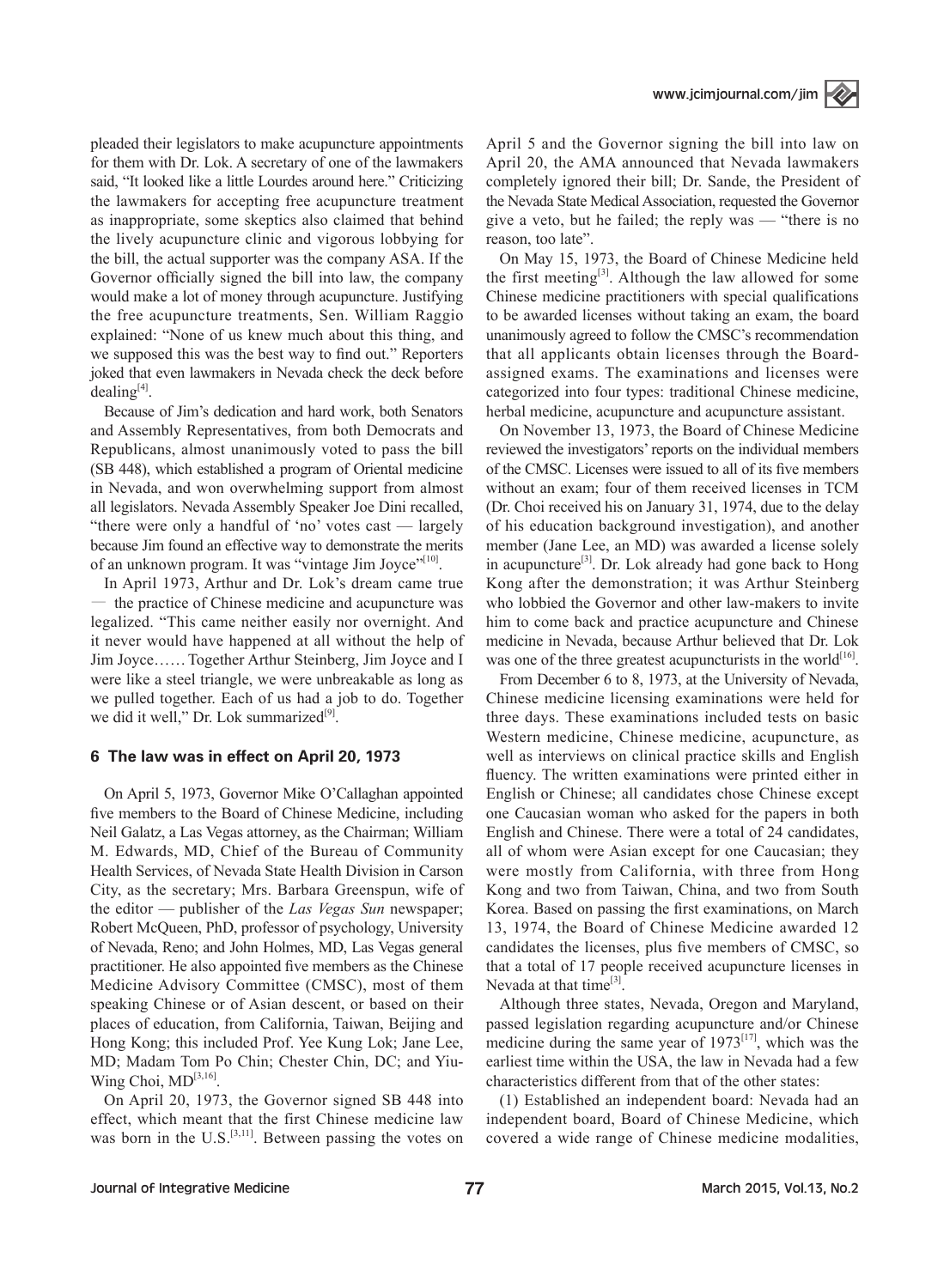

including acupuncture, Chinese herbal medicine, etc.; contrary to this, Oregon had an Acupuncture Advisory Committee that existed under the Board of Medicine; Maryland did not seem to have had any committee for acupuncture at that time, under the Board of Medicine<sup>[18]</sup>. In these two states, the law only covered acupuncture similarly as to many other states, where only the scope of acupuncture and not all of Chinese medicine is covered.

(2) Licensing: The Maryland law in 1973 allowed acupuncturists to work under an MD's supervision, just like a technician; however, it did not say how MDs should supervise the acupuncturists $[19]$ . The law in both Nevada and Oregon were the licensing law, which required the applicants to meet certain requirements and pass the specific examinations; in Oregon, a licensed acupuncturist could only work under one specific MD's direct supervision — this was very restrictive, although the acupuncturist's social status seemed higher than that in Maryland (or later in many other states); in Nevada, being licensed in Chinese medicine or acupuncture was equivalent to that of a clinical doctor, so the licensee's social status was similar to the MD. Even in the present day, only Nevada and New Mexico give Oriental medicine providers the title of doctor, such as OMD, or DOM; in Florida, they are called acupuncture physician (AP). However, in other states, they are called licensed acupuncturists (LAc).

(3) No Grandfather clause: Unlike the condition in California in 1976 $^{[1]}$ , in Nevada there was no Grandfather clause for acupuncture and Chinese medicine (which means some existing acupuncturists or Chinese medicine doctors can be exempt from the examinations and automatically be licensed). All applicants had to pass the examination assigned by the Board, except the five members the Governor appointed as the CMSC.

In 1975, the name of the Board of Chinese Medicine in Nevada was changed to the Board of Oriental Medicine, which covers the broader spectrum of traditional, natural medicine in eastern Asian countries. Insurance companies were also required to cover acupuncture $[11]$ .

It must be mentioned that all three key people, Arthur Steinberg, Yee Kung Lok and Jim Joyce, allowed for the dramatic and successful legislation in 1973 for Acupuncture and Chinese medicine and that they did so on a completely volunteer-basis; none of them wanted to use the legislation to make money or for other personal interests. Arthur spent enormous amounts of time and effort, as well as \$550 000 (present-day equivatent of about five million dollars) from his personal bank account to telecast the acupuncture film on television, the initial fee at *May Advertising,* and other expenses during the legislation<sup>[15]</sup>. For Dr. Lok, at that time, his practice was in Hong Kong, and he did not plan on operating a practice in Nevada, so he contributed his time and effort to realize the great dream of many acupuncturists, Chinese medicine doctors and patients. The reason he came back and settled down in Nevada later was that he listened to the will of the Nevada citizens. For Jim, during that time, he made his first big splash as a lobbyist in Carson City, Nevada, moved by Dr. Lok and Arthur. Working on his own time and for no pay, Jim out-lobbied the AMA and pushed through legislation, legalizing Chinese medicine and acupuncture<sup>[19]</sup>.

Later, even at an advanced age, Arthur became a student of Dr. Lok to learn TCM himself<sup>[6]</sup>. Jim also became an acupuncture lover. He and his family members use acupuncture as the primary modality for their own healthcare needs. Dr. Lok practiced acupuncture and Chinese medicine in Las Vegas and passed away in 2004 when he was 90 years old; he and his son Dr. Peter Lok did testimonies in Texas and helped the legislation of legalizing acupuncture there<sup>[7]</sup>. In 2011, the Nevada Assembly unanimously passed Bill ACR 9 which memorializes Nevada's first acupuncturist, Dr. Yee Kung Lok<sup>[5]</sup>.

As mentioned by Dr. Yongming Li, a historian in Chinese medicine, the successful legislation in Nevada for Chinese medicine brought hope to Chinese medicine practitioners in the U.S. who were being plagued by legal issues; it showed the power of the people's will and set a good example for the passing of subsequent laws legalizing Chinese medicine or acupuncture in other states. From 1973 to the present, there have been 44 states and one district in the U.S. that have enacted laws in acupuncture or Chinese medicine. However, each one varies in its coverage and none of them are as full of legend and passion as the legislation of Chinese medicine in Nevada<sup>[11]</sup>. Based on people's will and evidence-based research, acupuncture actually has become one of the most important alternative or complementary medical therapies used in the U.S., and many Western MDs also have started to learn and practice acupuncture. Over the course of the 40 years, since acupuncture was first legalized in the U.S., it has already become a major player in contemporary healthcare practice.

Like Arthur Steinberg initially stated, "Acupuncture is good stuff for America," which benefits millions of American people today. Acupuncture and Chinese medicine provide a good alternative treatment that improves the lives of millions of patients. Additionally, the establishment of acupuncture has created a new profession in the U.S.; today, there are more than 50 000 acupuncturists — including licensed acupuncturists, medical acupuncturists, and the like — serving their fellow Americans<sup>[20]</sup>.

#### 7 Acknowledgements

The authors would like to thank Ms. Sarah Faggert for editing support, and Ms. Marilee Joyce providing her father Jim Joyce's stories and reviewing the draft.